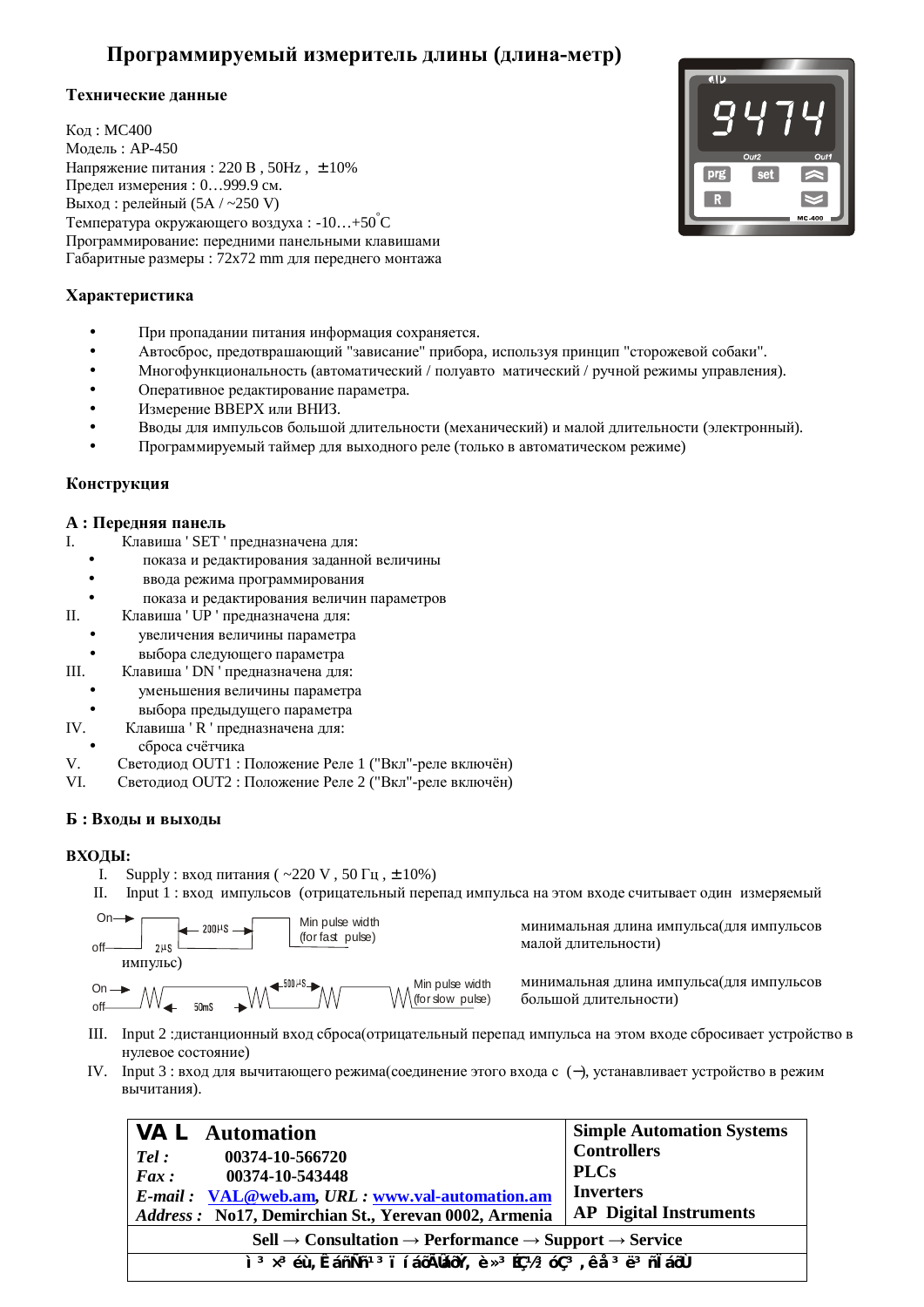#### **ВЫХОЛЫ**

 $±15...18$  V, 50 mA используется для сенсоров и т.п..

???: Выходное реле (5  $A / \sim 250$  V)



#### **Инструкция по эксплуатации**

Это устройство работает в двух режимах:

- Нормальный режим (показ величины счёта).
- - Режим программирования (показ параметров).
- Соединить провода питания и импульсов, подать питание, устройство начнёт работать в нормальном режиме. Для осмотра и редактирования заранее установленной величины (S\_V) нажать клавишу 'SET', на экране появится (S\_V) в мигающем режиме. Используя клавиши UP и DN, можно редактировать величину.
- Для осмотра и редактирования программируемых параметров, нажать и держать клавишу 'SET', пока первый параметр "Func" не появится на экране. Отпустить клавишу 'SET'. Для осмотра величины параметров, нажать клавишу 'SET' вновь ,и пока нажата клавиша 'SET', с помощью клавиш UP и DN редактировать величины. Или используя клавиши UP / DN, выбрать другой параметр и осмотреть или редактировать его величину. Отпустив клавишу 'SET' новая величина запоминается в памяти. . Если не трогать клавиши, через некоторое время устройство возвращается в нормальный режим.

Пожалуйста не путайте величину параметра с параметром меню (например "Func"-это параметр меню, а "Авто" или "Аu.Hd " - величина параметра)

#### Примечание

Измерение длины. Необходимо использовать такой механизм, который вырабатывает импульсы.Эти импульсы должны поступать на вход "Input 1". Например, фотоэлектрический ключ с многоразрезным диском может подключаться к валу вращающегося устройства, чтобы создать импульсы.

#### В таблице представлены существующие параметры и их величины.

| Параметр    | Величина                        |
|-------------|---------------------------------|
| Func.       | Авто / Ручной /                 |
|             | Полуавто.                       |
| Au.dt.      | $0 \sim 99.9$                   |
| <b>PuLS</b> | Малой длит. /                   |
|             | большой длит.                   |
| Slo.n       | $0 \sim 20$                     |
| d--L        | диам./длина                     |
| n diA       | $0.01 \approx 999.9 \text{ cm}$ |
| n LEn       | $0.01 \sim 999.9$ CM            |
| Slot        | $1 \sim 360$                    |
| unit        | 0.0 / 0.00                      |
| <b>SAUE</b> | Да / нет                        |

| <b>VAL</b> Automation<br>00374-10-566720<br>Tel:<br>$\boldsymbol{F}$ ax:<br>00374-10-543448<br><i>E-mail</i> : VAL@web.am, URL: www.val-automation.am<br>Address: No17, Demirchian St., Yerevan 0002, Armenia                                                                                                            | <b>Simple Automation Systems</b><br><b>Controllers</b><br><b>PLCs</b><br><b>Inverters</b><br><b>AP</b> Digital Instruments |  |
|--------------------------------------------------------------------------------------------------------------------------------------------------------------------------------------------------------------------------------------------------------------------------------------------------------------------------|----------------------------------------------------------------------------------------------------------------------------|--|
| $\text{Cell} \rightarrow \text{Consultation} \rightarrow \text{Performance} \rightarrow \text{Support} \rightarrow \text{Service}$                                                                                                                                                                                       |                                                                                                                            |  |
| $\frac{1}{2}$ $\frac{3}{2}$ $\times$ 3 $\acute{e}$ $\acute{e}$ $\acute{e}$ $\frac{1}{2}$ $\frac{3}{1}$ $\frac{1}{2}$ $\frac{3}{1}$ $\frac{5}{1}$ $\frac{3}{1}$ $\frac{3}{1}$ $\frac{3}{1}$ $\frac{3}{1}$ $\frac{3}{1}$ $\frac{3}{1}$ $\frac{3}{1}$ $\frac{3}{1}$ $\frac{3}{1}$ $\frac{3}{1}$ $\frac{3}{1}$ $\frac{3}{1}$ |                                                                                                                            |  |